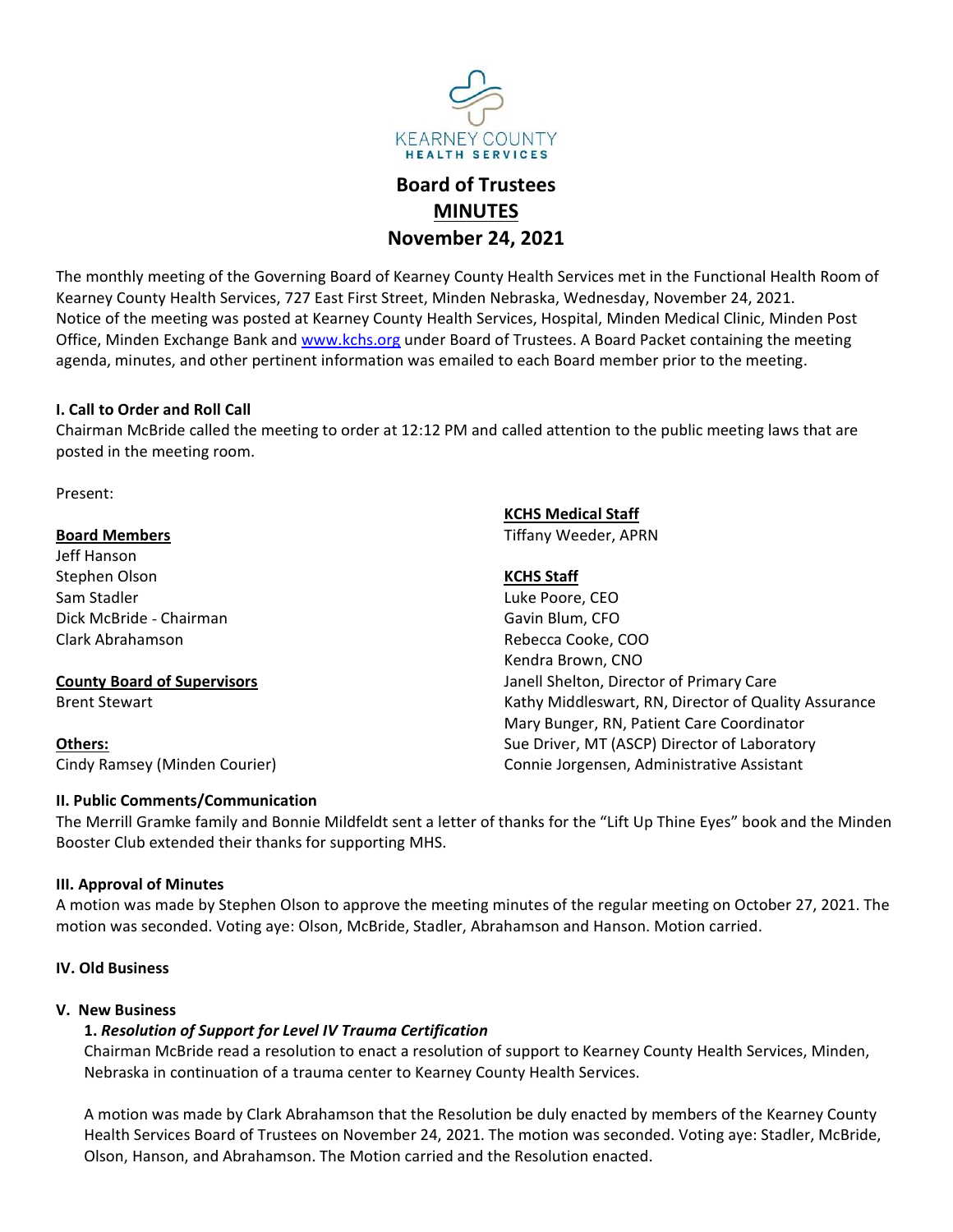**2. Coagulation Analyzer (Laboratory)**<br>Sue Driver, Director of Laboratory, presented a proposal for a Sysmex CA -660 Coagulation Analyze<br>will reduce hands-on time and increase walkaway ability. PT/APTT report time will be **2. Coagulation Analyzer (Laboratory)**<br>Sue Driver, Director of Laboratory, presented a proposal for a Sysmex CA -660 Coagulation Analyzer. The purchase<br>will reduce hands-on time and increase walkaway ability. PT/APTT repor **2. Coagulation Analyzer (Laboratory)**<br>Sue Driver, Director of Laboratory, presented a proposal for a Sysmex CA -660 Coagulation Analyzer. The purchase<br>will reduce hands-on time and increase walkaway ability. PT/APTT repor **2. Coagulation Analyzer (Laboratory)**<br>Sue Driver, Director of Laboratory, presented a proposal for a Sysmex CA -660 Coagulation Analyzer. The purchase<br>will reduce hands-on time and increase walkaway ability. PT/APTT repor 2. Coagulation Analyzer (Laboratory)<br>Sue Driver, Director of Laboratory, presented a proposal for a Sysmex CA -660 Coagulation Analyzer. The purchase<br>will reduce hands on time and increase walkway ability. PT/APTT report t **2. Coagulation Analyzer (Laboratory)**<br>Sue Driver, Director of Laboratory, presented a proposal for a Sysmex CA -660 Coagulation Analyzer. The purchase<br>will reduce hands-on time and increase walkaway ability. PT/APTT repor **2. Coagulation Analyzer (Laboratory)**<br>Sue Driver, Director of Laboratory, presented a proposal for a Sysmex CA -660 Coagulation Analyzer. The purchase<br>will reduce hands-on time and increase walkaway ability. PT/APTT repor **2. Coagulation Analyzer (Laboratory)**<br>Sue Driver, Director of Laboratory, presented a proposal for a Sysmex CA -660 (<br>will reduce hands-on time and increase walkaway ability. PT/APTT report time<br>minutes and D-Dimer test ( **2. Coagulation Analyzer (Laboratory)**<br>Sue Driver, Director of Laboratory, presented a proposal for a Sysmex CA -660 Coagulation Analyzer. The purchase<br>will reduce hands-on time and increase walkaway ability. PT/APTT repor 2. Coagulation Analyzer (Laboratory)<br>Sue Driver, Director of Laboratory, presented a proposal for a Sysmex CA -660 Coagulation Analyzer. The purchase<br>will reduce hands-on time and increase walkaway ability. PT/APTT report **2. Coagulation Analyzer (Laboratory)**<br>
Sue Driver, Director of Laboratory)<br>
Sue Driver, Director of Laboratory, presented a proposal for a Sysmex CA -660 Co:<br>
Will reduce hands-on time and increase walkaway ability. PT/AP **2. Coagulation Analyzer (Laboratory)**<br>
Sue Driver, Director of Laboratory, presented a proposal for a Sysmex CA<br>
will reduce hands on time and increase walkaway ability. PT/APT report<br>
minutes and D-Dimer test (a blood t **2. Coagulation Analyzer (Laboratory)**<br>
Sue Driver, Director of Laboratory, presented a proposal for a Sysmex CA -660 Coagulation Analyzer.<br>
Will reduce hands-on time and increase walkaway ability. PT/APT report time will **2. Corgulation Analyzer (Laboratory)**<br>Sue Driver, Director of Laboratory, presented a proposal for a Sysmex CA -660 Coagulation Analyzer. The purchase<br>will reduce hands on time and increase walkaway ability. FT/APIT repor 2. Congulation Analyzer (Laboratory)<br>Sue Driver, Director of Laboratory, presented a proposal for a Sysmex CA -660 Coagulation Analyzer. The purchase<br>will reduce hands-on time and increase walkaway ability. PT/APTT report **2. Coagulation Analyzer (Laboratory)**<br>
Sue Driver, Director of Laboratory, presented a proposal for a Sysmex CA -660 Coagu<br>
will reduce hands-on time and increase walkaway ability. PT/APTT report time will b<br>
minutes and Statistical Report Controllation of the and Incores and Report and The Comments of the Director of Laboratory, presented a proposal for a Sysmex CA -660 Coagulation Analyzer. The purchase of multited and 3-01mer test (a bl Example The Motor Section 1972 Computer States and Dollar States and Dollar States and Dollar States (a blood test that can be used to help rule out the presence of a serious time from 30 minutes to 7-9 minutes. Sue also m

| time from 30 minutes to 7-9 minutes. Sue also mentioned that with this new Analyzer KCHS can be part of a national<br>Peer Group through online submission which we cannot do currently. The analyzer, reagents, and onsite training<br>was \$20,000 including a 2 year warranty. A question was raised about delivery time. Sue believed it will be delivered<br>in (2) weeks. |                     |                   |                                                                                                                                     |                          |                                                                                                                                                                                                                             |  |  |  |
|---------------------------------------------------------------------------------------------------------------------------------------------------------------------------------------------------------------------------------------------------------------------------------------------------------------------------------------------------------------------------------|---------------------|-------------------|-------------------------------------------------------------------------------------------------------------------------------------|--------------------------|-----------------------------------------------------------------------------------------------------------------------------------------------------------------------------------------------------------------------------|--|--|--|
| A motion was made by Stephen Olson to approve the purchase of the analyzer. The motion was seconded. Voting<br>aye: Hanson, Abrahamson, Stadler, Olson and McBride.<br>Motion carried.                                                                                                                                                                                          |                     |                   |                                                                                                                                     |                          |                                                                                                                                                                                                                             |  |  |  |
| <b>VI. Reports</b><br>1. Kearney County Medical Fund<br>December meeting.                                                                                                                                                                                                                                                                                                       |                     |                   |                                                                                                                                     |                          | Luke reported that the KCMF participated in the Day of Giving scheduled November 18, 2021. A summary of<br>donations, which will be used to assist in the purchase of the 3D Mammography Equipment, will be reported at the |  |  |  |
| 2. Financial / Statistical Report and Update for October 2021<br>Reported by Gavin Blum, CFO.                                                                                                                                                                                                                                                                                   |                     |                   |                                                                                                                                     |                          |                                                                                                                                                                                                                             |  |  |  |
| <b>Balance Sheet</b>                                                                                                                                                                                                                                                                                                                                                            | <b>Current Year</b> | <b>YTD</b>        | <b>Comments</b>                                                                                                                     |                          |                                                                                                                                                                                                                             |  |  |  |
| <b>Cash and Cash equivalents</b>                                                                                                                                                                                                                                                                                                                                                | \$10,465,065        | \$10,168,657      |                                                                                                                                     | Due to strong operations |                                                                                                                                                                                                                             |  |  |  |
| <b>Total Current Assets</b>                                                                                                                                                                                                                                                                                                                                                     | \$15,411,435        | \$14,842,746      |                                                                                                                                     |                          |                                                                                                                                                                                                                             |  |  |  |
| <b>Net Capital Assets</b>                                                                                                                                                                                                                                                                                                                                                       | \$12,764,819        | \$12,868,237      |                                                                                                                                     |                          |                                                                                                                                                                                                                             |  |  |  |
| <b>Total Assets</b>                                                                                                                                                                                                                                                                                                                                                             | \$28,176,254        | \$27,710,983      |                                                                                                                                     |                          |                                                                                                                                                                                                                             |  |  |  |
| <b>Total Current Liabilities</b>                                                                                                                                                                                                                                                                                                                                                | \$3,631,092         | \$3,483,611       |                                                                                                                                     |                          |                                                                                                                                                                                                                             |  |  |  |
| <b>Total Net Assets &amp; Liabilities</b>                                                                                                                                                                                                                                                                                                                                       | \$18,176,254        | \$27,710,983      |                                                                                                                                     |                          |                                                                                                                                                                                                                             |  |  |  |
|                                                                                                                                                                                                                                                                                                                                                                                 |                     |                   | Dick McBride asked if there was any salvage to the old phone<br>system. Gavin said it was too dated since it was over 20 years old. |                          |                                                                                                                                                                                                                             |  |  |  |
| <b>Profit and Loss Statement</b>                                                                                                                                                                                                                                                                                                                                                | <b>OCT 2021</b>     | <b>Budget Amt</b> | <b>YTD</b>                                                                                                                          |                          | <b>Comments</b>                                                                                                                                                                                                             |  |  |  |
| <b>Clinic Revenue</b>                                                                                                                                                                                                                                                                                                                                                           | 246,288             | 183,841           | 902,986                                                                                                                             |                          |                                                                                                                                                                                                                             |  |  |  |
| <b>Gross Patient Service Revenue</b>                                                                                                                                                                                                                                                                                                                                            | 1,882,089           | 1,489,661         | 6,821,618                                                                                                                           |                          | 14.5% over budget; 24% over prior year.                                                                                                                                                                                     |  |  |  |
| <b>Net Patient Service Revenue</b>                                                                                                                                                                                                                                                                                                                                              | 1,362,253           | 1,207,653         | 5,056,395                                                                                                                           |                          |                                                                                                                                                                                                                             |  |  |  |
| <b>Other Operating Revenue</b>                                                                                                                                                                                                                                                                                                                                                  | 138,263             | 112,500           | 530,379                                                                                                                             |                          |                                                                                                                                                                                                                             |  |  |  |
| <b>Total Operating Expenses</b>                                                                                                                                                                                                                                                                                                                                                 | 1,184,458           | 1,149,274         | 4,721,830                                                                                                                           |                          | 2.7% over budget                                                                                                                                                                                                            |  |  |  |
|                                                                                                                                                                                                                                                                                                                                                                                 | 316,059             | 170,879           | 864,944                                                                                                                             |                          |                                                                                                                                                                                                                             |  |  |  |
| <b>Income (loss) from Operations</b>                                                                                                                                                                                                                                                                                                                                            |                     | 188,695           | 982,002                                                                                                                             |                          | <b>30% OVER BUDGET</b>                                                                                                                                                                                                      |  |  |  |
| <b>Net Earnings (Loss)</b>                                                                                                                                                                                                                                                                                                                                                      | 332,516             |                   |                                                                                                                                     |                          |                                                                                                                                                                                                                             |  |  |  |
|                                                                                                                                                                                                                                                                                                                                                                                 |                     |                   |                                                                                                                                     |                          |                                                                                                                                                                                                                             |  |  |  |
| <b>Financial Indicators</b>                                                                                                                                                                                                                                                                                                                                                     | <b>OCT 2021</b>     | <b>SEPT 2021</b>  |                                                                                                                                     |                          |                                                                                                                                                                                                                             |  |  |  |
| <b>Days of Cash on Hand</b><br><b>Days in Patient Accounts Receivables</b>                                                                                                                                                                                                                                                                                                      | 356<br>45           | 305<br>47         |                                                                                                                                     |                          |                                                                                                                                                                                                                             |  |  |  |
| <b>Accounts Payable Register</b>                                                                                                                                                                                                                                                                                                                                                | 892,718.08          | 1,134,442.60      |                                                                                                                                     |                          |                                                                                                                                                                                                                             |  |  |  |
| <b>Statistics</b>                                                                                                                                                                                                                                                                                                                                                               |                     |                   | <b>OCT 21</b>                                                                                                                       | <b>SEPT 21</b>           | <b>Comment</b>                                                                                                                                                                                                              |  |  |  |
| <b>Acute+ Swing Bed + Medicare +Observation Days</b>                                                                                                                                                                                                                                                                                                                            |                     |                   | 169                                                                                                                                 | 129                      |                                                                                                                                                                                                                             |  |  |  |
| <b>Lab Procedures</b>                                                                                                                                                                                                                                                                                                                                                           |                     |                   | 2993                                                                                                                                | 3096                     |                                                                                                                                                                                                                             |  |  |  |
|                                                                                                                                                                                                                                                                                                                                                                                 |                     |                   |                                                                                                                                     |                          |                                                                                                                                                                                                                             |  |  |  |
| <b>Physical Therapy</b>                                                                                                                                                                                                                                                                                                                                                         |                     |                   | 904                                                                                                                                 | 905                      |                                                                                                                                                                                                                             |  |  |  |
| <b>Cardiac Rehab</b>                                                                                                                                                                                                                                                                                                                                                            |                     |                   | 56                                                                                                                                  | 52                       |                                                                                                                                                                                                                             |  |  |  |
| <b>Out Patient Surgery</b><br><b>Specialty Clinic Visits</b>                                                                                                                                                                                                                                                                                                                    |                     |                   | 33<br>163                                                                                                                           | 48<br>148                |                                                                                                                                                                                                                             |  |  |  |
|                                                                                                                                                                                                                                                                                                                                                                                 |                     |                   |                                                                                                                                     |                          |                                                                                                                                                                                                                             |  |  |  |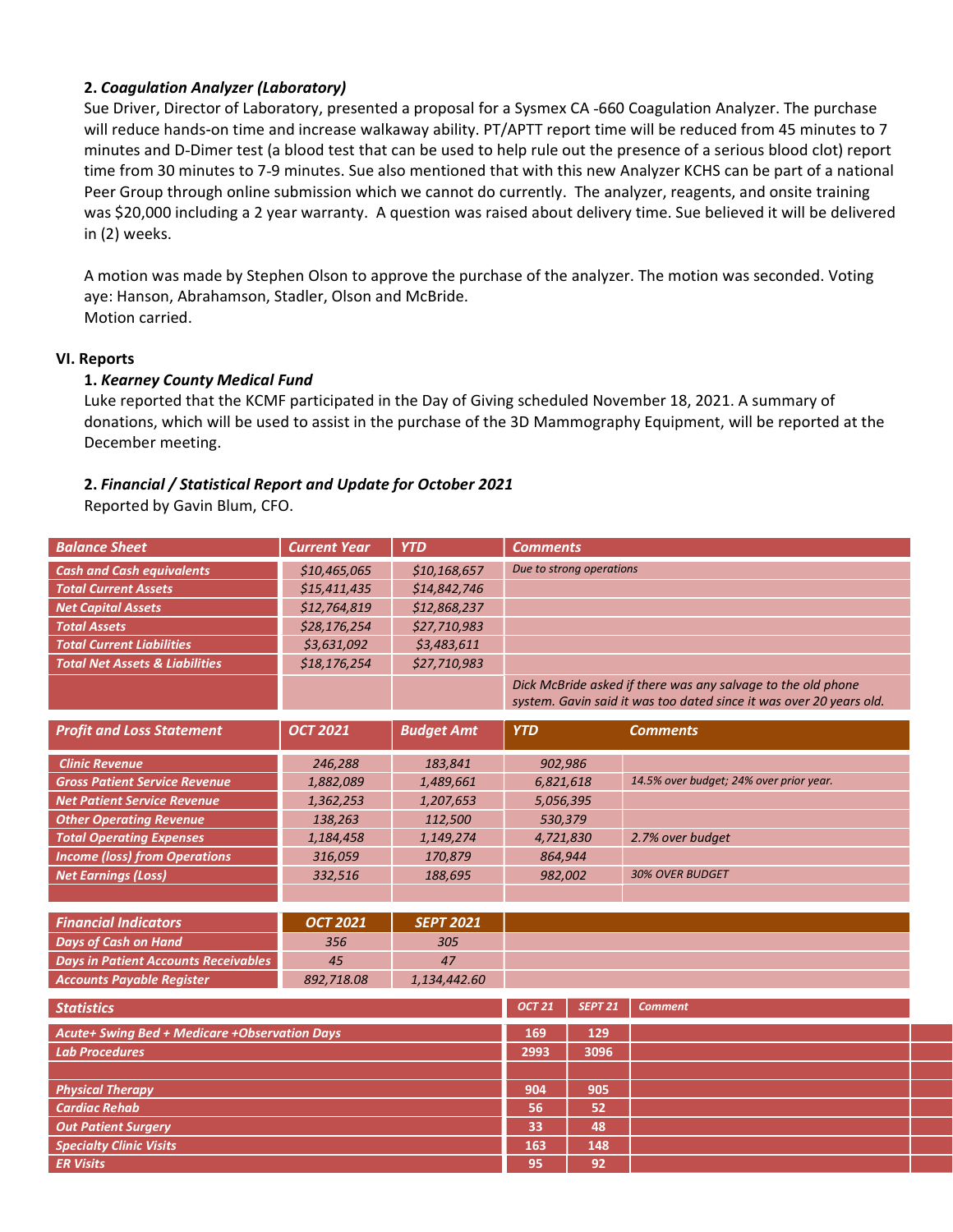| Total Minden Clinic Visits+ Nurse Visits+ Telehealth visits |                  | 890 | 921             |                 |
|-------------------------------------------------------------|------------------|-----|-----------------|-----------------|
| <b>Senior Life Solutions Units</b>                          |                  | 105 | 123             |                 |
|                                                             |                  |     |                 |                 |
| <b>Bad Debt (OCTOBER)</b>                                   | <b>SEPTEMBER</b> |     | FY Average 2020 | FY Average 2019 |
| \$32,495.09                                                 | \$41,417.53      |     | \$40,840        | \$30,391        |
|                                                             |                  |     |                 |                 |

| <b>TOBER</b> )<br>ำ≀<br><b>Bad Debt</b> | <b>SEPTEMBER</b>                                   | 2020<br>Average | 2019<br><b>Average</b> |
|-----------------------------------------|----------------------------------------------------|-----------------|------------------------|
| ,495.09<br>←ລລ<br>532,                  | $ -$<br>71<br>$\mathbf{u}$<br>. . <i>. .</i><br>т. | 40,840<br>54C   | \$30,391               |

mden Clinic Visits+ Nurse Visits+ Telehealth visits<br>
September 105 123<br>
Bad Debt (OCTOBER) SEPTEMBER FY Average 2020 FY Average 2019<br>
S32,495.09 \$41,417.53 \$40,840 \$30,391<br>
Ex McBride asked about increase services and how **Example as a Number Clinic Visits+ Nurse Visits+ Telehealth visits<br>
Bad Debt (OCTOBER)<br>
Sald Debt (OCTOBER)<br>
Sald Debt (OCTOBER)<br>
Sald Debt (OCTOBER)<br>
Sald Debt (OCTOBER)<br>
Sald Debt (OCTOBER)<br>
Sald After Sales Asked about** Minden Clinic Visits+ Nurse Visits+ Telehealth visits<br> **Bad Debt (OCTOBER)** SEPTEMBER FY Average 2020 FY Average 2019<br>
S32,495.09 S41,417.53 S40,840 S30,391<br>
Dick McBride asked about increase services and how much room we **CONFIGUATE:** Minden Clinic Visits+ Nurse Visits+ Telehealth visits<br> **Bad Debt (OCTOBER)**<br> **SEPTEMBER** FY Average 2020 FY Average 2019<br>
S32,495.09 \$41,417.53 FY Average 2020 FY Average 2019<br>
Dick McBride asked about increa Specialty Clinic Visits at Nurse Visits at Telehealth visits<br> **Bad Debt (OCTOBER)**<br>
Sack 105 and 105 and 105 and 108 and 108 and 108 and 108 and 108 and 108 and 108 and 108 and 108 and 108 and<br>
Dick McBride asked about inc **Example 19 Concept 19 Concept 19 Concept 19 Concept 19 Concept 19 Concept 19 Concept 19 Concept 19 Concept 19 Concept 19 Concept 19 Concept 19 Concept 19 Concept 19 Concept 19 Concept 19 Concept 19 Concept 19 Concept 19 C Example 10 Example 10 COUNT COUNT COUNT COUNT COUNT COUNT COUNT COUNT COUNT COUNT COUNT COUNT COUNT COUNT COUNT COUNT COUNT COUNT COUNT COUNT COUNT COUNT COUNT COUNT COUNT COUNT COUNT COUNT COUNT COUNT COUNT COUNT COU** Minden Clinic Visits+ Nurse Visits+ Telehealth visits<br>
890 921<br>
890 921<br>
890 921<br>
890 921<br>
890 921<br>
890 921<br>
890 921<br>
890 921<br>
890 921<br>
890 921<br>
890 921<br>
890 921<br>
890 921<br>
890 921<br>
890 921<br>
890 921<br>
890 921<br>
890 921<br>
890 9 Minden Clinic Visits+ Russe Visits+ Telehealth wisits<br> **Bad Debt (OCTOBER)** Sate of the statistic and how much room we have to grow. Gavin and Kendra explained that<br>
Sate Statistic asked about increase services and how muc

Financial/Statistical/report. The motion was seconded. Voting aye: Stadler, McBridge. Several one consultations with employees have been arranged.<br>The consumer of the motion was services and how much room we have to grow. Minden Clinic Wister Nurse Wister Telehechth wists<br> **Bad Debt (CCTOBER)** SEPTEMBER FTA Were age 2020 FTA Average 2019<br>
SEPTEMBER FTA A more age 2020 STA A more and the SEPTEMBER FTA A more and New SEP of Many of the SEP of Seconded. Visites Nurse Visites Teleheolity wisits<br> **Bad Debt (OCTOBER)** SEPTEMBER FRIEM SEPTEMBER FRIEM SAGAD S30,391<br>
S40,840 S32,495.09 S41,417.53 S40,840 S30,391<br>
Dick McBride asked about increase services and how much munical method of the transition with the new retirement program with Ameritas was going. Gavin and Rendra explained that due to multiple specialty clinic days we have started utilizing the former LTC – COVID Clinic rooms. **Example 10 September 10 September 10 September 10 September 10 September 10 September 10 September 10 September 10 September 10 September 10 September 10 September 10 September 10 September 10 September 10 September 10 Se Bad Debt (OCTOBER) SEPTEMBER EY Average 2020 EY Average 2019**<br> **S40,840 530,391**<br>
Dick McBride asked about increase services and how much room we have to grow. Gavin and Kendra explained that<br>
due to multiple spec  $$32,495.09$ <br>  $$41,417.53$ <br>
Sa2,840<br>
Dick McBride asked about increase services and how much room we have to grow. Gavin and<br>
due to multiple specialty clinic days we have started utilizing the former LTC – COVID Clinic r Dick McBride asked about increase services and how much room we have to grow. Gavin and Kendra explained that<br>due to multiple specialty clinic days we have started utilizing the former LTC – COVID Clinic rooms. This is hop Dick McBride asked about increase services and how much room we have to grow. Gavin and Kendra explained that<br>due to multiple specialty clinic days we have started utilizing the former. ITC – COVID Clinic rooms. This is ho due to multiple specially clinic days we have started utilizing the former LTC – COVID Clinic rooms. This is hopefully<br>due to multiple specially clinic days we have started utilizing the former LTC – COVID Clinic rooms. Th exemption requests and is not the Rehabilitation Department and observation request and the strong order of the speciality thince, surgical recovery rooms, ambudy infisions, treatment and observation partients, and swing b specialty clinics, surgical recovery rooms, antibody infusions, treatment and observation patients, and swing bed<br>admits we have recognized we need to get bask to Mokstor Planuing to find some solutions. Luke and Gavin hav communicated with the County Board of Supervisors in regard to our continued growth and they have a good<br>understanding of our situation.<br>Cavin concluded the statistical read bad debt report. A motion was made by Clark Abra Gavin concluded the statistic and bad debt report. A motion was made by Clark Abrahamson to approve the <u>Financial/Statistical/report</u>. The motion was seconded. Voting aye: Stadler, McBride, Dison, Abrahamson and Hanson. M Gavin concluded the statistic and bad debt report. A motion was made by Clark Abrahamson to approve the Himacial/Statistical/Ceport. The motion was seconded. Voting aye: Statister, McBride, Olson, Abrahamson and Himacia. T Thumanon. Motion crarried. A motion was made by Jeff Hanson to approve the <u>Bad</u><br>Hanson. Motion carried. A motion was made by Jeff Hanson to approve the <u>Bad</u><br>seconded. Voting aye: Olson, Hanson, Abrahamson, Stadler, and M

For the services Update - Unclogary and Environmental Services Inc. The Super Constraine Counter of the CHS and MCBride. Notion carried. Chairmationed how the transition with the new retirement program with Ameritas was go how the transition with the new retirement program with Ameritas was going. Gavin and Rebecca said<br>exervicy pleased and a number of employees have transferred their accounts over to Ameritas. Several<br>consultations with emp eem very pleased and a number of employees have transferred their accounts over to Ameritas. Several<br>onsultations with employees have been arranged.<br>Services Report<br>Surgery Equipment the group on the COVID-19 Vaccination M sonsultations with employees have been arranged.<br> **Services Report**<br>
Services Report<br>
or informed the group on the COVID-19 Vaccination Mandates. KCHS developed Religious and<br>
protons from phoyees as well as Policies and P **Services Report**<br>Services Report<br>Soke, COO informed the group on the COVID-19 Vaccination Mandates. KCHS developed Religious and<br>protions for employees as well as Policies and Procedures required for staying in compliance **Services Report**<br>
Sue, COO informed the group on the COVID-19 Vaccination Mandates. KCHS developed Religious and<br>
photons for employees as well as Policies and Procedures required for staying in compliance with CMS<br>
Twent ske, COO informed the group on the COVID -19 Vaccination Mandates. KCHS developed Religious and<br>protons for employees as well as Policies and Procedures required for staying in compliance with CMS<br>Twenty-Four employees rem Collainty of Employees as were as voltered and through the properties are the near function of state and the first vaccine in the first vaccine is applion requests and (3) Part-Time employees unsure. Employees as of right

- 
- Tructive completes and pair entitive method with the method with the streament the streament that the streament the streament state in a streament was reviewed with the group.<br>
Shelby Aractine, January 4, 2022 to get the s eyes as a method of your sime of the Rehabilitation Department was reviewed with the group.<br>
st vaccine, January 4, 2022 to get the second vaccine.<br>
spense overview of the Rehabilitation Department was reviewed with the gr In December we hope to have a final decision on a fith Family Medicine Physician from the Kearney of SC-<br>
In Player Relations: A Dietary Aide and Environmental Services hire were made this month with zero<br>
In Ecclember Rel xpense overview of the Rehabilitation Department was reviewed with the group.<br>
– Employee Relations: A Dietary Aide and Environmental Services hire were made this month with zero<br>
5. Recruitment for Acute RN or LPN (nights Terms – Employee Relations: A Dietary Aide and Environmental Services hire were made this mortalisms. Recruitment for Acute RN or LPN (nights), Clinic Provider, and Medical Coder are ongoinal.<br>
I. Outpatient Services Updat S. Recruitment for Acute RN or LPN (nights), Clinic Provider, and Medical Coder are ongoing.<br>
Intistic Services Update<br>
Etient Services Update<br>
Etient Services Update<br>
Etient Services Update<br>
Surgery Equipment – For the la
	-

- 
-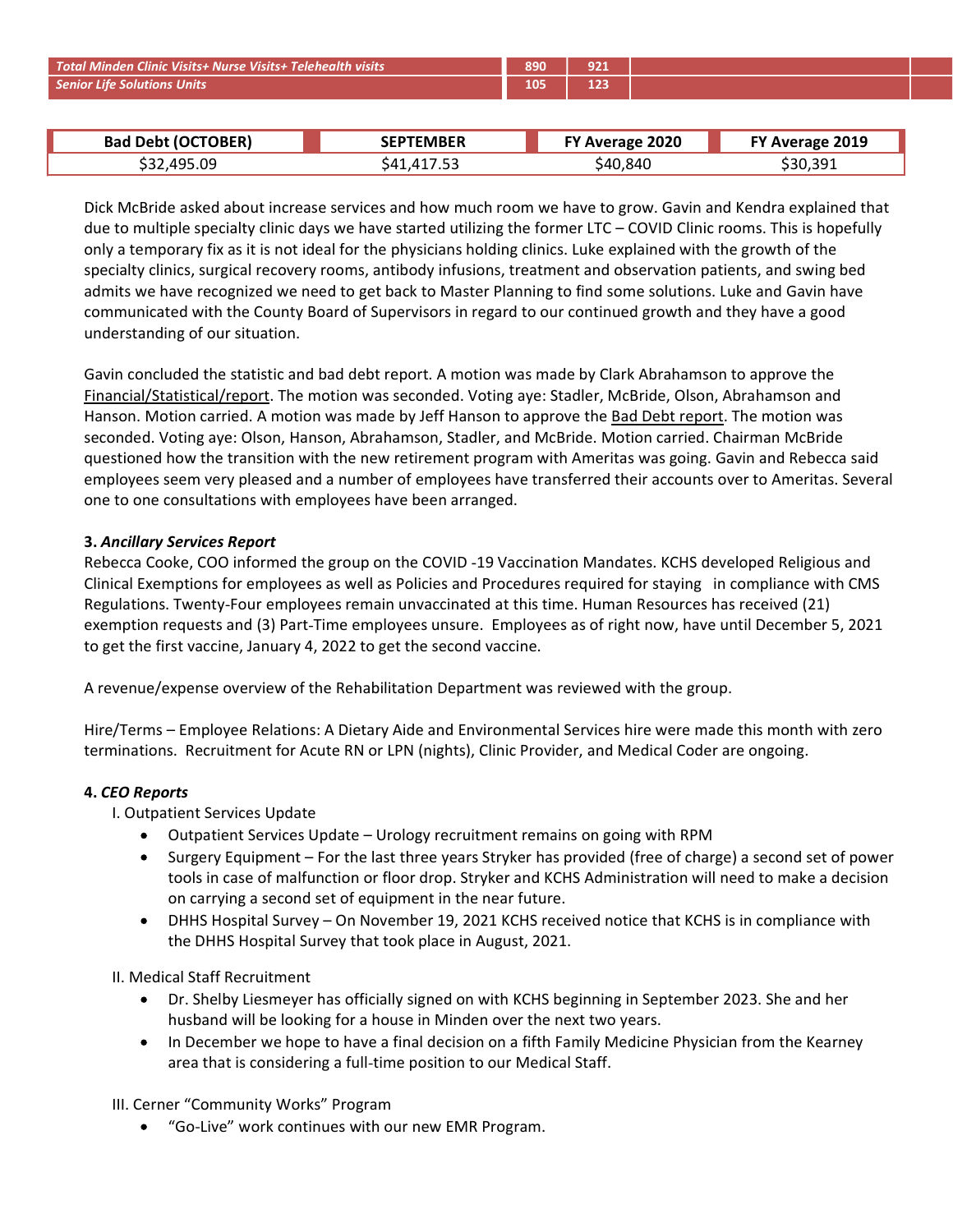- 
- IV. Policies, New and Revised<br>
a) Covid-19 Vaccination Policy-Human Resources/Safety/Infection Control (Revised)<br>
b) Medical Exemption Request Form (COVID-19 Vaccine)-Human Resources (New)<br>
c) Emergency Equipment and Suppl
- 
- 
- IV. Policies, New and Revised<br>a) Covid-19 Vaccination Policy-Human Resources/Safety/Infection Control (Revised)<br>b) Medical Exemption Request Form (COVID-19 Vaccine)-Human Resources (New)<br>c) Religious Accommodation Request IV. Policies, New and Revised<br>a) Covid-19 Vaccination Policy-Human Resources/Safety/Infection Control (Revised)<br>b) Medical Exemption Request Form (COVID -19 Vaccine)-Human Resources (New)<br>c) Religious Accommodation Request i<br>Policies, New and Revised<br>According Request Form (COVID -19 Vaccine)-Human Resources (New)<br>C) Religious Accommodation Request Form (COVID -19 Vaccine)-Human Resources (New)<br>Accommodation Request Form (COVID -19 Vaccine)-IV. Policies, New and Revised<br>a) Covid-19 Vaccination Policy-Human Resources/Safety/Infection Control (Revised)<br>b) Medical Exemption Request Form (COVID-19 Vaccine)-Human Resources (New)<br>c) Religious Accommodation Request iV. Policies, New and Revised<br>a) Covid-19 Vaccination Policy-Human Resources/Safety/Infection Control (Revised)<br>b) Medical Exemption Request Form (COVID-19 Vaccine)-Human Resources (New)<br>c) Religious Accommodation Request iV. Policies, New and Revised<br>a) Covid-19 Vaccination Policy-Human Resources/Safety/Infection Control (Revised)<br>b) Medical Exemption Request Form (COVID -19 Vaccine)-Human Resources (New)<br>c) Religious Accommodation Request IV. Policies, New and Revised<br>a) Covid-19 Vaccination Policy-Human Resources/Safety/Infection Control (Revised)<br>b) Medical Exemption Request Form (COVID-19 Vaccine)-Human Resources (New)<br>c) Religious Accommodation Request iV. Policies, New and Revised<br>a) Covid-19 Vaccination Policy-Human Resources/Safety/Infection Control (Revised)<br>b) Medical Exemption Request Form (COVID-19 Vaccine)-Human Resources (New)<br>d) Emergency Equipoment and Supplie iV. Policies, New and Revised<br>a) Covid-19 Vaccination Policy-Human Resources/Safety/Infection Control (Revised)<br>b) Medical Exemption Request Form (COVID-19 Vaccine)-Human Resources (New)<br>c) Religious Accommodation Request iv. Policies, New and Revised<br>
a) Covid-19 Vaccination Policy-Human Resources/Safety/Infection Control (Revised)<br>
b) Medical Exemption Request Form (COVID-19 Vaccine)-Human Resources (New)<br>
c) Religious Accommodation Reque i<br>
IV. Policies, New and Revised<br>
a) Covid-19 Vaccination Policy-Human Resources/Safety/Infection Control (Revised)<br>
b) Medical Exemption Request Form (COVID-19 Vaccine)-Human Resources (New)<br>
c) Religious Accommodation Re l)<br>
IV. Policies, New and Revised<br>
a) Covid-19 Vaccination Policy-Human Resources/Safety/Infection Control (Revised)<br>
1) Medical Exemption Request Form (COVID-19 Vaccine)-Human Resources (New)<br>
c) Religious Accommodation R IV. Policies, New and Revised<br>
a) Covid-19 Vaccination Policy-Human Resources/Safety/Infection Control (Revised)<br>
b) Medical Exemption Request Form (COVID-19 Vaccine)-Human Resources (New)<br>
c) Religious Accommodation Reque
- 
- 
- 
- 
- 
- 
- 
- 
- 
- 
- 
- 

n)<br>
No Covid-19 Vaccination Policy-Human Resources/Safety/Infection Control (Revised)<br>
e) Medical Exemption Request Form (COVID-19 Vaccine)-Human Resources (New)<br>
e) Religious Accommodation Request Form (COVID-19 Vaccine)-N'. Policies, New and Revised<br>
a) Covid-19 Vaccination Policy-Human Resources/Safety/Infection Control (Revised)<br>
b) Medical Exemption Request Form (COVID-19 Vaccine)-Human Resources (New)<br>
c) Religious Accommodation Reque IV. Policies, New and Revised<br>
a) Covid-19 Vaccination Policy-Human Resources/Safety/Infection Control (Revised)<br>
b) Medical Exemption Request Form (COVID-19 Vaccine)-Human Resources (New)<br>
c) Religious Accommodation Reque IV. Policies, New and Revised<br>
a) Covid-19 Vaccination Policy-Human Resources/Safety/Infection Control (Revised)<br>
b) Medical Exemption Request Form (COVID-19 Vaccine)-Human Resources (New)<br>
c) Religious Accommodation Reque IV. Policies, New and Revised<br>
a) Covid-19 Vaccina Policy-Human Resources/Safety/Infection Control (Revised)<br>
Medical Exemption Request Form (COVID-19 Vaccine)-Human Resources (New)<br>
c) Religious Accommodation Request Form a) Covid-19 Vaccination Policy-Human Resources/Safety/Infection Control (Revised)<br>
b) Neligious Accommodation Request Form (COVID-19 Vaccine)-Human Resources<br>
c) Religious Accommodation Request Form (COVID-19 Vaccine)-Huma a) Covid-19 Vaccination Policy-Human Resources/Safety/Infection Control (Revised)<br>b) Medical Exemption Request Form (COVID-19 Vaccine)-Human Resources (New)<br>c) Religious Accommodation Request Form (COVID-19 Vaccine)-Human e) Mass Transition Protocol and Transfusion of Uncross Matched Blood Products- Acute/Emergency Room (New)<br>
f) Transfer of Patients Receiving Blood Transfusion-Acute / Emergency Room (New)<br>
b) ERedistric Rivieral Transfusio f) Transfer of Peatents Receiving Blood Transfusion-Actuar (Emergency Room (New)<br>
Ni ER Pediatric Trauma Transfer Guodielines -Actuar (*E* Imergency Room (New)<br>
IN Therapeutic frame Transfer Guodielines -Actuar (*E* Imerge e) Pediatric Blood Transfusion-Actual (> Emergeney Room (New)<br>
1) ER Pediatric Trauma Transfer Guidelines -Actual (> Imergency Room (New)<br>
1) Therspectruc Interchange/ Formulary Policy-Actual/Medical Staff/Pharmacy (Revis

dependent metalliers. Cardia Rehab (Revised)<br>
19 Imergency Equipment and Supplies-Cardia Rehab (Revised)<br>
e) Mass Transfusion Protocol and Transfusion of Uncross Matchel Blood Products-Acute/En<br>
f) Transfer of Patients Rec i) Therapeutic Interchange/ Formulary Policy-Actie/Medical Staff/Pharmacy (Revise)<br>
J) Nurse Call System Policy-Actie/Aboratory/Radiology/EVS/Safety (New)<br>
1) COVID Monoclonal Antibiody Use Guidelines-Actue/Pharmacy (Revis

Network of March Policy-Action (Alexandroy Ration Concept)<br>
K Administration of IV Zofran-Action Pharmacy (Revised)<br>
Network of March Policy-Action Safety Policial Staff/Pharmacy (New)<br>
(New)<br>
m) Reporting Adverse Drug Rea m) Reporting Adverse Drug Reactions-Acute/Pharmacy (Revised)<br>
n) Reference Material for Medication Safety Policy-Acute/Pharmacy (Revised)<br>
o) Admin Contrast Media-Radiology (Revised)<br>
p) Mammography QA/MQSA -Radiology (Rev n) Reference Material for Medication Safety Policy-Acute/Pharmacy (Revised)<br>
and Memin Contrast Media-Radiology (Revised)<br>
p) Mammography QA/MGSA-Radiology (Revised)<br>
and Quality Control -Radiology (Revised)<br>
and Ouality C o) Admin Contrast Medsi-Radiology (Revised)<br>
p) Mammography OA/MOSA -Radiology (Revised)<br>
a) Quality Control -Radiology (Revised)<br>
A motion was made by Sam Stadler to approve the policies listed above as presented to the B p) Mammography QA/MQSA-Radiology (Revised)<br>
q) Quality Control --Radiology (Revised)<br>
A motion was made by Sam Stadler to approve the policies listed above as presented to the Board Members in their<br>
Board Packet prior to A motion was made by Sam Stadler to approve the policies listed above as presented to the Board Members in their<br>Board Packet prior to the meeting. The motion was seconded. Voting aye: Olson, Abrahamson, Hanson, Stadler, a A motion was made by Sam Stadler to approve the policies listed above as presented to the Board Members in their<br>Board Packet prior to the meeting. The motion was seconded. Voting aye: Olson, Abrahamson, Hanson, Stadler, a McBride. Motion carried.<br>
5. **Medical Staff Report**<br>
Tiffany Weeder, APRN reported that all members of the Medical Staff remain very busy. Tiffany also the<br>
Board for their support during her time employed by KCHS and said **5. Medical Staff Report**<br>Tiffany Weeder, APRN reported that all members of the Medical Staff remain very busy. Tiffany also thanked the<br>Board for their support during her time employed by KCHS and said it was a very diffi 5. Medical Stadf Report<br>
Tiflany Weeder, APRN reported that all members of the Medical Staff remain very busy. Tiflany also thanked the<br>
Tiflany Weeder, APRN reported that all members voiced their appreciation for her dedi

|                                                                                                                                                                                                                                                                                                                                                                                                                                                                                                                                                             |           | Board for their support during her time employed by KCHS and said it was a very difficult decision to move away<br>from Minden. In return the Board members voiced their appreciation for her dedication and service to KCHS. |             |               |                 |                     |                    |        |                                                                                                                                                                                                                                            |
|-------------------------------------------------------------------------------------------------------------------------------------------------------------------------------------------------------------------------------------------------------------------------------------------------------------------------------------------------------------------------------------------------------------------------------------------------------------------------------------------------------------------------------------------------------------|-----------|-------------------------------------------------------------------------------------------------------------------------------------------------------------------------------------------------------------------------------|-------------|---------------|-----------------|---------------------|--------------------|--------|--------------------------------------------------------------------------------------------------------------------------------------------------------------------------------------------------------------------------------------------|
| <b>VIII. Other Business</b><br>There was no Other Business to discuss.                                                                                                                                                                                                                                                                                                                                                                                                                                                                                      |           |                                                                                                                                                                                                                               |             |               |                 |                     |                    |        |                                                                                                                                                                                                                                            |
| <b>VIII. Executive Session</b><br>At 12:50 PM, a motion was made by Clark Abrahamson to go into Executive Session for Credentials, Charity Care and<br>Legal issues. The motion was seconded. Voting aye: Hanson, Abrahamson, Stadler, McBride and Olson. Motion carried.<br>Other staff left the meeting except Janell Shelton, Luke Poore, and Gavin Blum.<br>At 1:27 PM, a motion was made by Clark Abrahamson to come out of executive session. The motion was seconded.<br>Voting aye: Stadler, Abrahamson, Olson, Hanson and McBride. Motion carried. |           |                                                                                                                                                                                                                               |             |               |                 |                     |                    |        |                                                                                                                                                                                                                                            |
| <b>Out of Executive Session/Action Taken</b><br>was seconded. Voting aye: McBride, Stadler, Abrahamson, and Hanson. Motion carried.<br>Voting aye: Hanson, Abrahamson, Stadler, McBride, and Olson. Motion carried.                                                                                                                                                                                                                                                                                                                                         |           |                                                                                                                                                                                                                               |             |               |                 |                     |                    |        | Clark Abrahamson made a motion to approve the Credentials as presented by Janell Shelton, Clinic Director. The motion<br>Stephen Olson made a motion to approve the Charity Care as presented by Gavin Blum, CFO. The motion was seconded. |
| Name                                                                                                                                                                                                                                                                                                                                                                                                                                                                                                                                                        | Title     | Scope of Practice                                                                                                                                                                                                             | Appointment | Reappointment | Active<br>Staff | Consulting<br>Staff | Affiliate<br>Staff | Locums | Affiliation                                                                                                                                                                                                                                |
| David Hadford                                                                                                                                                                                                                                                                                                                                                                                                                                                                                                                                               | MD        | Radiology                                                                                                                                                                                                                     |             | X             |                 | X                   |                    |        | <b>Plains Radiology</b>                                                                                                                                                                                                                    |
| Daniel Novinski                                                                                                                                                                                                                                                                                                                                                                                                                                                                                                                                             | <b>MD</b> | Radiology                                                                                                                                                                                                                     |             | X             |                 | $\times$            |                    |        | <b>Plains Radiology</b>                                                                                                                                                                                                                    |
| Mohammed Qurashi                                                                                                                                                                                                                                                                                                                                                                                                                                                                                                                                            | MD        | Radiology                                                                                                                                                                                                                     |             | X             |                 | X                   |                    |        | <b>Plains Radiology</b>                                                                                                                                                                                                                    |
| Thomas Clinch                                                                                                                                                                                                                                                                                                                                                                                                                                                                                                                                               | MD        | Ophthalmology                                                                                                                                                                                                                 |             | $\mathsf{X}$  |                 | $\mathsf{X}$        |                    |        | Kearney Eye Institute                                                                                                                                                                                                                      |
|                                                                                                                                                                                                                                                                                                                                                                                                                                                                                                                                                             |           |                                                                                                                                                                                                                               |             |               |                 |                     |                    |        |                                                                                                                                                                                                                                            |
|                                                                                                                                                                                                                                                                                                                                                                                                                                                                                                                                                             |           |                                                                                                                                                                                                                               |             |               |                 |                     |                    |        |                                                                                                                                                                                                                                            |